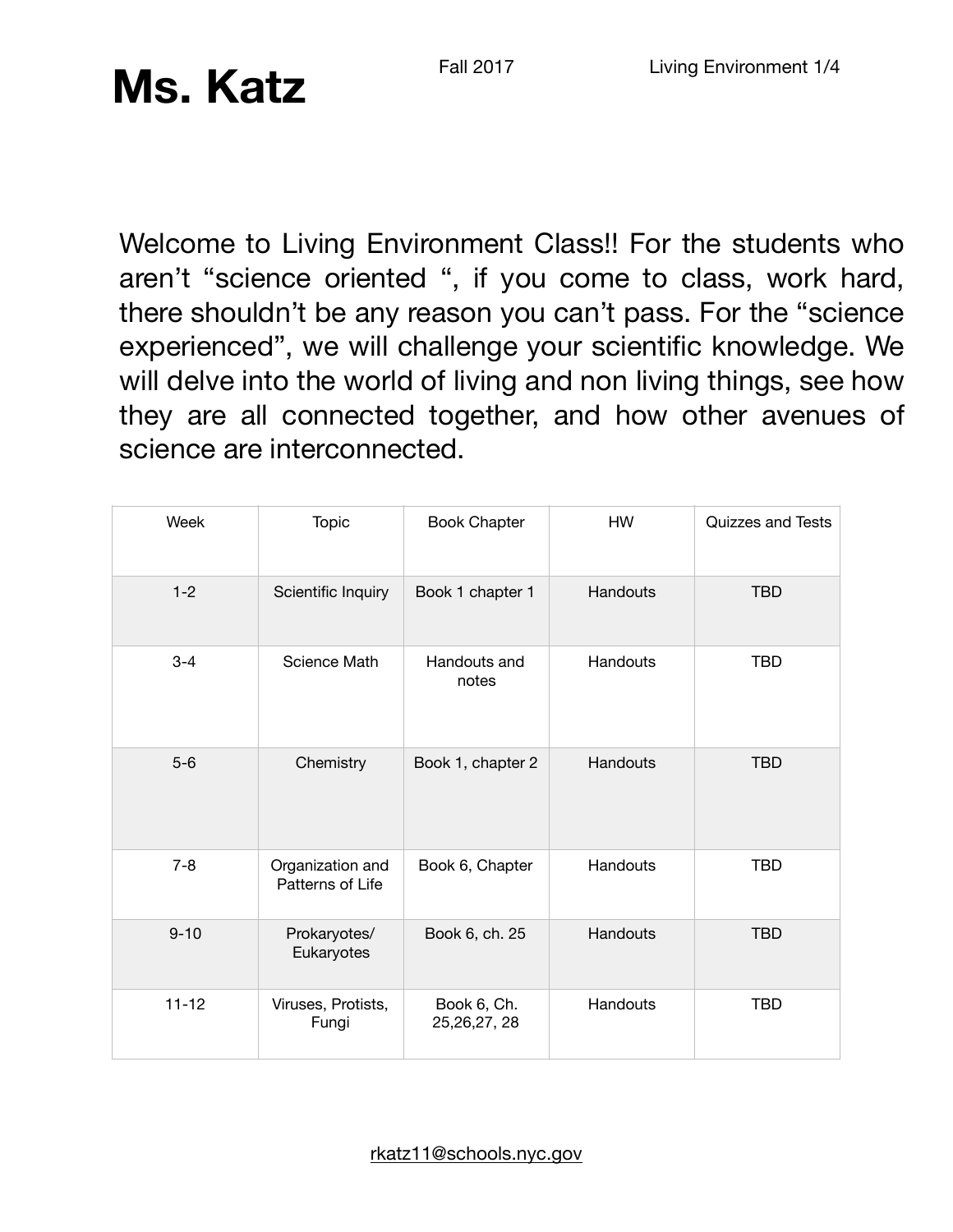| Week      | <b>Topic</b>                                    | <b>Book Chapter</b> | <b>HW</b> | Quizzes and Tests |
|-----------|-------------------------------------------------|---------------------|-----------|-------------------|
| $13 - 14$ | Worms, sponges<br>to invertebrate<br>Chordates, | Book 6, ch. 33      | Handouts  | <b>TBD</b>        |
| $15 - 16$ | Plant physiology                                | Book 5              | Handouts  | <b>TBD</b>        |
| $17 - 18$ | Animal cell:<br>structure,<br>metabolism        | Book 2,             | Handouts  | <b>TBD</b>        |
| 19-20     | Genetics                                        | Book 3              | Handouts  | <b>TBD</b>        |

| $21 - 22$ | Homeostasis in<br>the human body | Book 4                    | Handouts | <b>TBD</b> |
|-----------|----------------------------------|---------------------------|----------|------------|
| 23-24     | Evolution                        | Book 1Chapter 4<br>then 3 | Handouts | <b>TBD</b> |
| $25 - 26$ | Ecology                          | Book 7                    | Handouts | <b>TBD</b> |
| $27 - 28$ | <b>Mitosis</b>                   | Book 3                    | Handouts | <b>TBD</b> |
| 29-30     | Meiosis                          | Book 3                    | Handouts | <b>TBD</b> |

[rkatz11@schools.nyc.gov](mailto:rkatz11@schools.nyc.gov)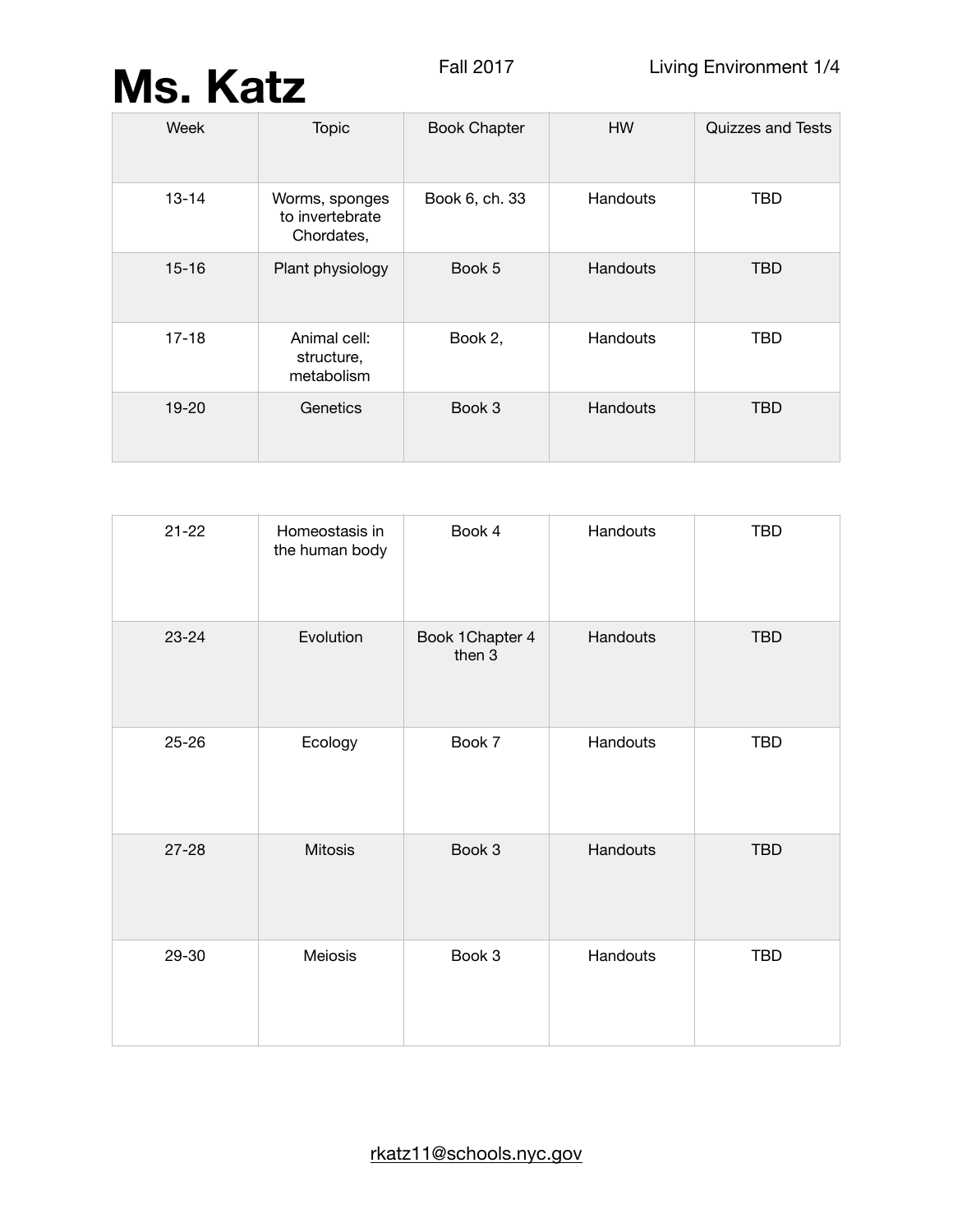| Week      | <b>Topic</b>          | Chapter | Hw       | Quizzes/Tests |
|-----------|-----------------------|---------|----------|---------------|
| $31 - 32$ | Human<br>Reproduction | Book 4  | Handouts | <b>TBD</b>    |
| 33-37     | <b>Final Projects</b> |         |          |               |
| 38-43     | Review for<br>Regents |         | Handouts |               |

Learning Objectives:

Skedula is a great resource for students and parents to check attendance and grades. If you need help logging in, just ask. Also, homework is posted on the website each day, if you lose you handouts, don't ask me for another!!!!! Go online yourself and print it!

The classroom should be an inclusive and respectful place FOR ALL STUDENTS! BULLYING WILL NOT BE TOLERATED IN THE CLASSROOM. Please act appropriately at all times.

There will be one project before the winter break (Nov-Dec) or a midterm, we will discuss beforehand.

There will be a project or a final (April-May).

Some of you will take the NYS Regents, I will test prep students end of May-June for the exam, while the rest of the class is getting their projects ready. The final projects will have a 5 oral presentation attached to it.

Any questions or concerns, please don't hesitate!!!